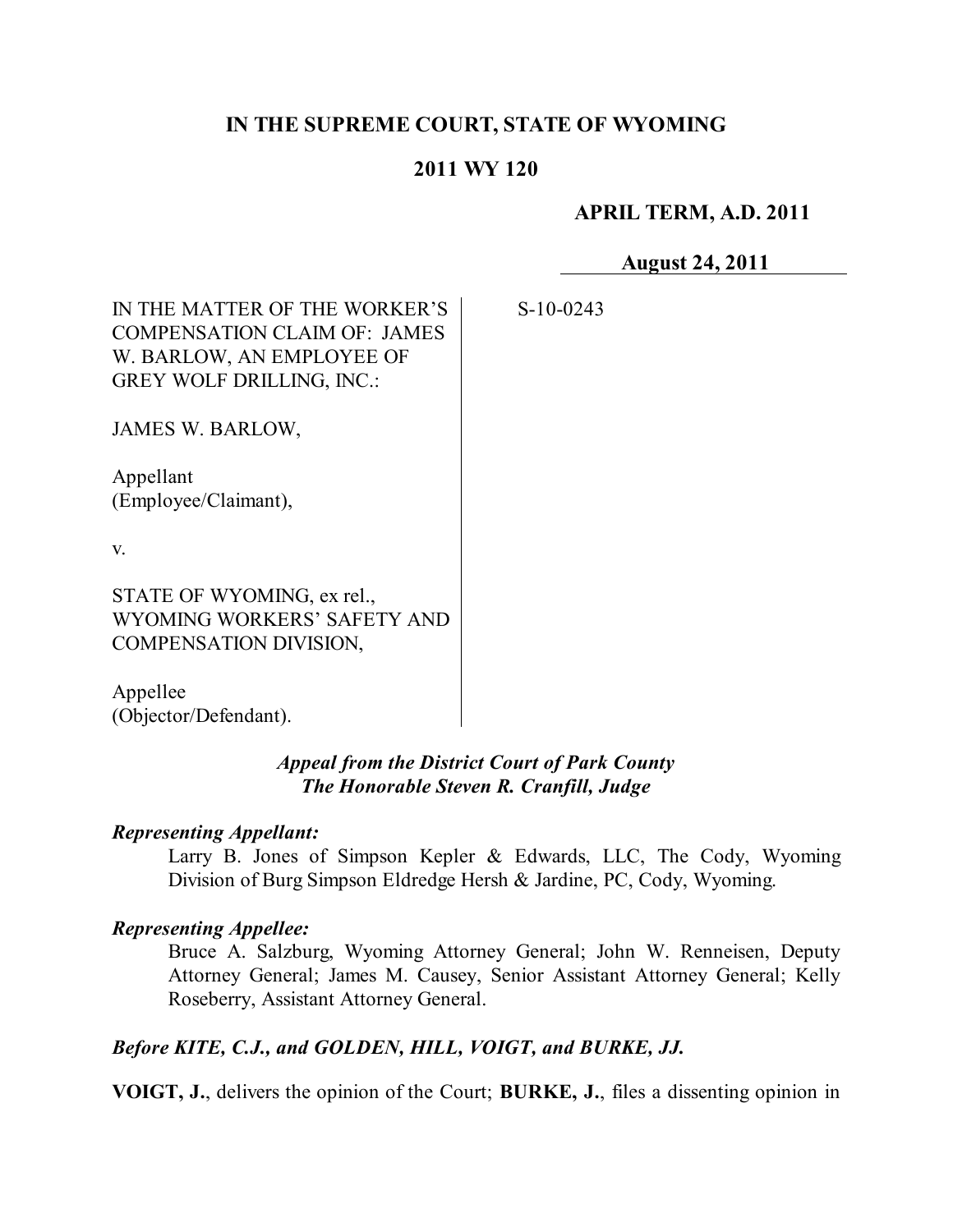which **KITE, C.J.**, joins.

**NOTICE: This opinion is subject to formal revision before publication in Pacific Reporter Third. Readers are requested to notify the Clerk of the Supreme Court, Supreme Court Building, Cheyenne, Wyoming 82002, of any typographical or other formal errors so that correction may be made before final publication in the permanent volume.**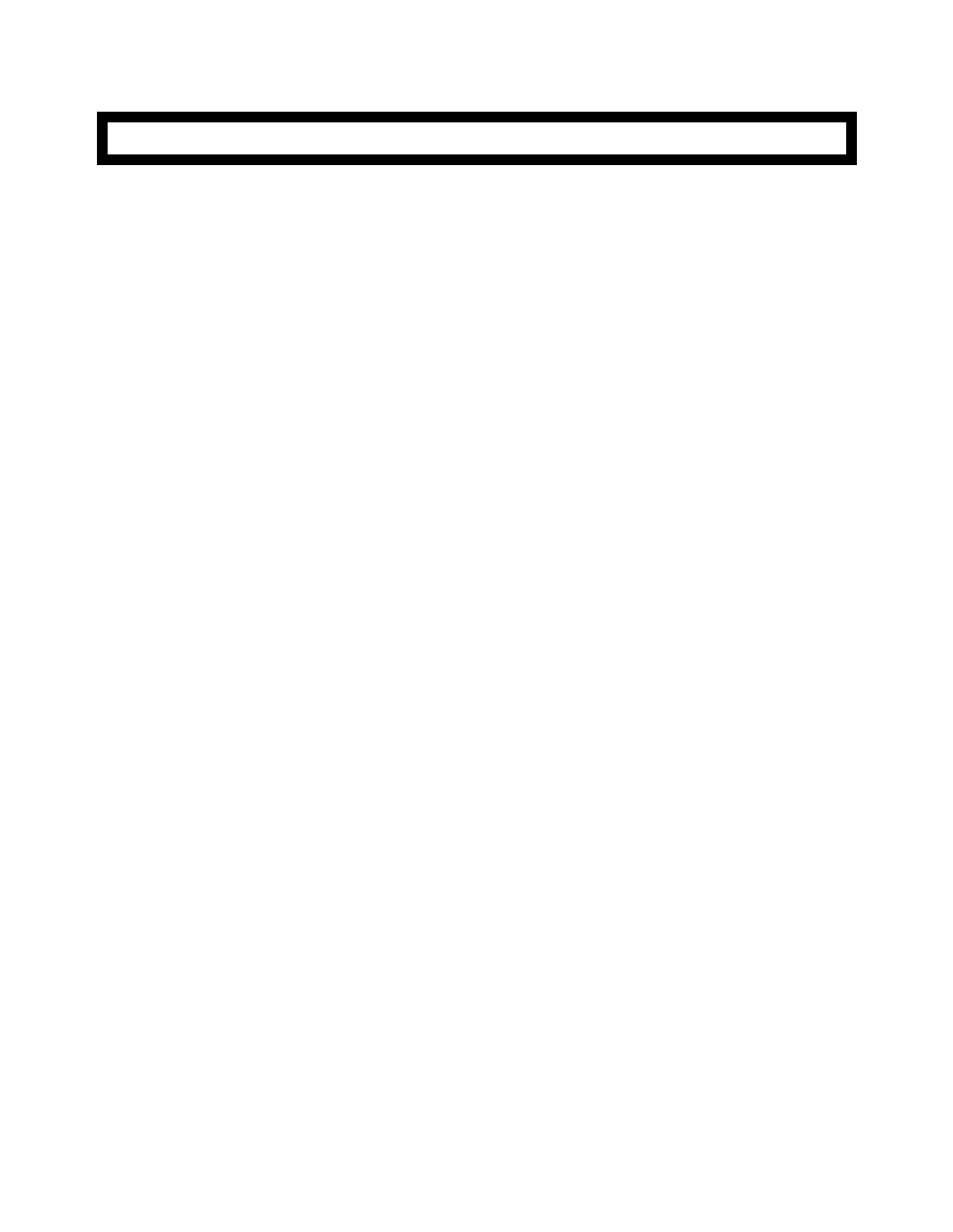## **VOIGT, Justice.**

[¶1] The appellant, James W. Barlow, injured his knee while climbing into his employer-provided truck as he was preparing to leave on a work-related trip. His request for workers' compensation benefits related to his injury was denied by the Wyoming Workers' Safety and Compensation Division ("Division"), which denial was upheld on summary judgment by the Office of Administrative Hearings ("OAH"), and affirmed by the district court. We will affirm.

### **ISSUE**

[¶2] Did the OAH correctly apply the "going and coming rule," as codified in Wyo. Stat. Ann.  $\S 27-14-102(a)(xi)(D)$ , when it granted summary judgment in favor of the Division?

### **FACTS**

[¶3] The relevant facts are undisputed. The appellant was a salaried employee with Grey Wolf Drilling Company ("employer"). His employer provided him a truck to use for travel related to his job and for personal use. On December 1, 2008, as the appellant was climbing into his truck to leave for a work trip, his foot slipped and he hit his right knee on the stirrup of the truck. The injury resulted in immediate pain in the appellant's knee and required medical attention.

[¶4] The appellant requested workers' compensation benefits for the injury resulting from this incident, which request the Division denied. The matter was referred to the OAH, and the Division filed a motion for summary judgment. The appellant filed a response and the OAH held a hearing on the motion. The OAH granted summary judgment in favor of the Division. The appellant then filed a Petition for Review with the district court, and the district court affirmed the OAH's decision. The appellant timely appealed the matter to this court

### **STANDARD OF REVIEW**

[¶5] As noted above, this matter was decided on summary judgment.

The summary judgment procedures set forth in W.R.C.P. 56 apply to worker's compensation cases, and we apply our well-established standard for reviewing summary judgments. *Chavez v. Mem'l Hosp. of Sweetwater County*, 2006 WY 82, ¶ 6, 138 P.3d 185, 188 (Wyo. 2006). The purpose of summary judgment is to dispose of suits before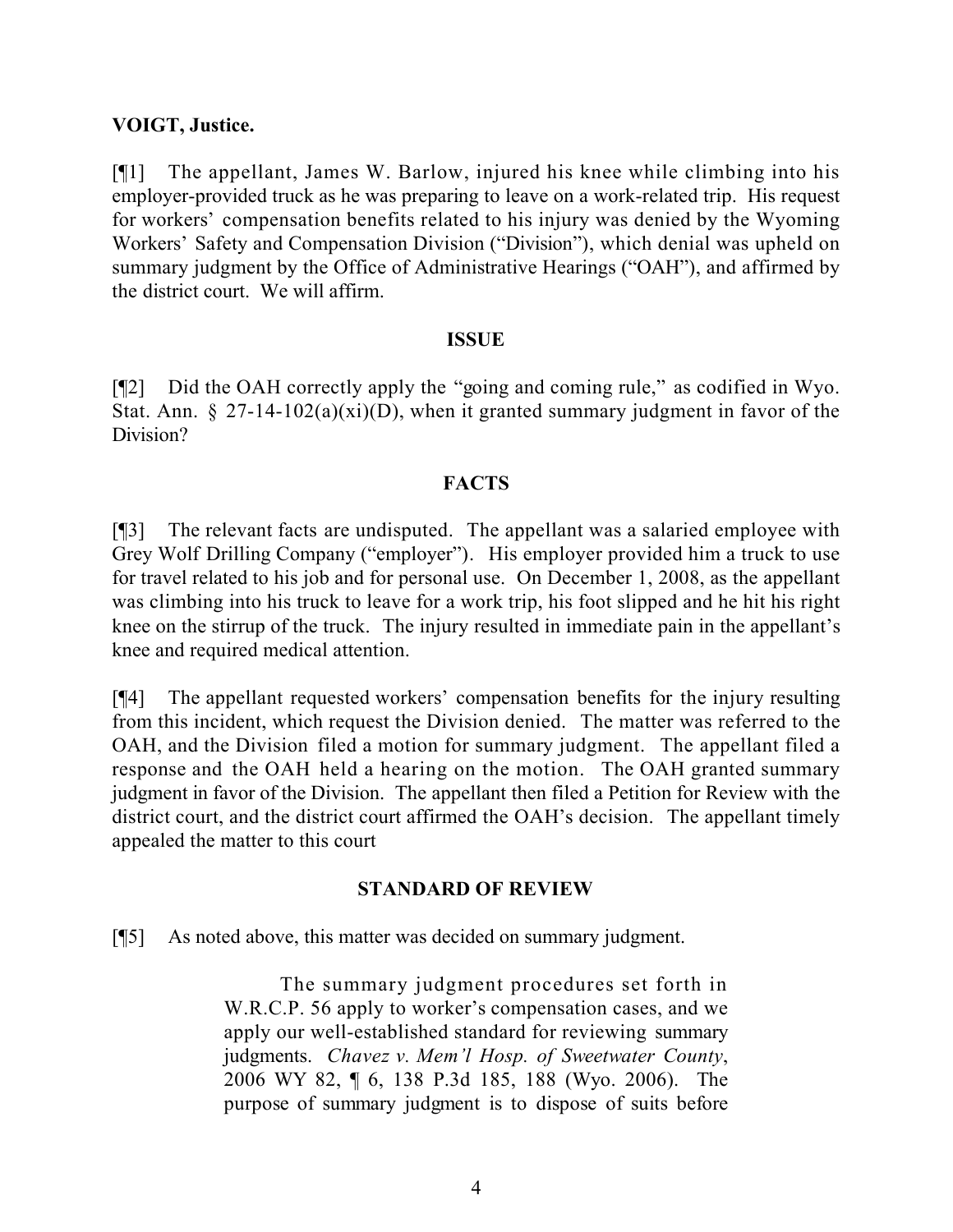trial that present no genuine issue of material fact. *Id.* Summary judgment motions are determined under the following language from W.R.C.P. 56(c):

> The judgment sought shall be rendered forthwith if the pleadings, depositions, answers to interrogatories, and admissions on file, together with the affidavits, if any, show that there is no genuine issue as to any material fact and that the moving party is entitled to a judgment as a matter of law.

This Court reviews a summary judgment in the same light as the district court, using the same materials and following the same standards. *Chavez*, ¶ 6, 138 P.3d at 188. We view the record from the vantage point most favorable to the party who opposed the motion and give that party the benefit of all favorable inferences that may fairly be drawn from the record. *Id.*

*Quinn v. Securitas Sec. Servs.,* 2007 WY 91, ¶ 8, 158 P.3d 711, 713 (Wyo. 2007).

#### **DISCUSSION**

[¶6] The broad question raised here is whether the appellant is entitled to workers' compensation benefits for the injury he suffered as he was entering his employerprovided vehicle to leave for work. To prove entitlement to benefits, the appellant had to show that he sustained an "injury" as defined by Wyo. Stat. Ann.  $\S$  27-14-102(a)(xi) (LexisNexis 2011). The definition of "injury" in that statute is:

> any harmful change in the human organism other than normal aging and includes damage to or loss of any artificial replacement and death, arising out of and in the course of employment while at work in or about the premises occupied, used or controlled by the employer and incurred while at work in places where the employer's business requires an employee's presence and which subjects the employee to extrahazardous duties incident to the business.

However, the term "injury" does not include: "(D) Any injury sustained during travel to or from employment unless the employee is reimbursed for travel expenses or is transported by a vehicle of the employer[.]" Wyo. Stat. Ann.  $\S 27-14-102(a)(xi)(D)$ . This statute is the codification of a concept known as the "going and coming" rule, which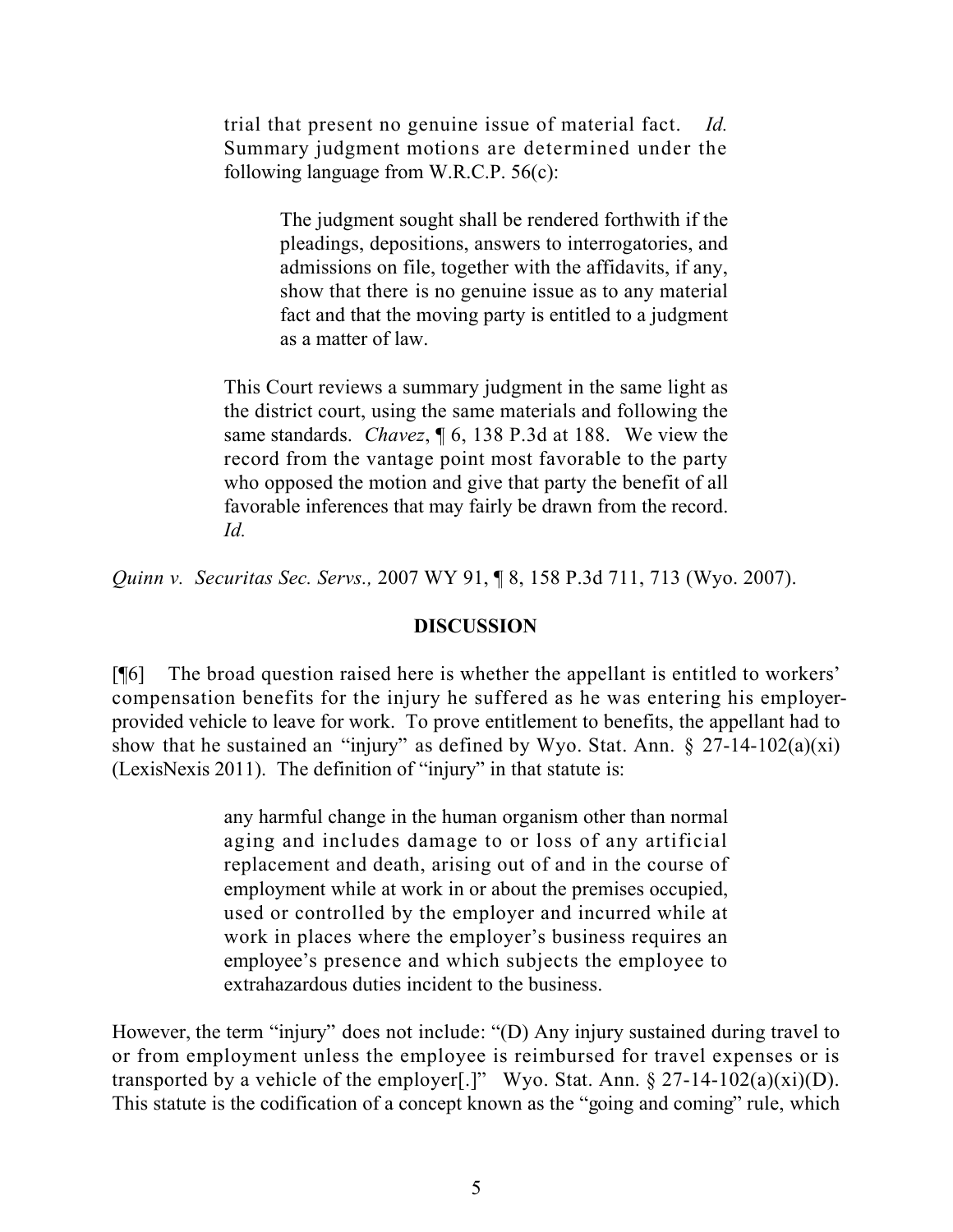is based on "a long-standing common law rule that injuries incurred while either going to or coming from work are not compensable unless the employer has in some fashion provided the employee with transportation or has reimbursed him for the costs of those travels." *Archuleta v. Carbon Cnty. Sch. Dist. No. 1*, 787 P.2d 91, 92 (Wyo. 1990). This rule constitutes "a legislative determination that, while no compensable nexus with the employment is generally present when an employee is travelling between home and work, such a nexus is created where the employer has assumed the cost of that travel." *Id.* at 93.

[¶7] With these concepts in mind, we turn to the specific question before us: whether the appellant's injury was sustained while, as the statute requires, he was being "transported by a vehicle of the employer." Essentially, the question is whether the act of entering an employer-provided vehicle to embark on a work-related trip falls within the scope of "being transported by a vehicle of the employer." We have not previously addressed this specific question, as all cases in which we have considered the effect of our statutorily defined "going and coming rule" involved accidents while the employee was moving in transit. *See Quinn*, 2007 WY 91, 158 P.3d 711; *Berg v. State ex rel. Wyo. Workers' Safety & Comp. Div*., 2005 WY 23, 106 P.3d 867 (Wyo. 2005); *Lloyd v. State ex rel. Wyo. Workers' Safety & Comp. Div.*, 2004 WY 85, 93 P.3d 1001 (Wyo. 2004); *Chapman v. Meyers*, 899 P.2d 48 (Wyo. 1995); *Richard v. State ex rel. Wyo. Workers' Comp. Div.*, 831 P.2d 244 (Wyo. 1992); *Archuleta*, 787 P.2d 91; *In re Jensen*, 63 Wyo. 88, 178 P.2d 897 (Wyo. 1947).

[¶8] The appellant argues that we should adopt a broad interpretation of the statutory language, asserting that "it is the relationship of the injury to the reason for providing transportation which is important, and not wether [sic] the employee is sitting in the vehicle at the time of the incident." The appellant cites two Oklahoma cases as support for his position. In the first case, *F.W.A. Drilling Co. v. Ulery*, 1973 OK 82, 512 P.2d 192 (1973), the claimant was injured when he slipped and fell as he was placing work clothes and food into the back of his truck. *Id.* at 193. The Oklahoma Supreme Court reversed the denial of benefits, finding that the employer's work was a "major factor for the employee's attempted travel" and concluded that because the food and clothes the claimant was packing were necessary for the work he was to undertake, "[t]he injury which occurred was inextricably connected with the necessities created by the work to be performed." *Id.* at 194. In the other case relied upon by the appellant, *Love v. BIPO, Inc.*, 2006 OK Civ. App. 136, 146 P.3d 873 (2006), the claimant was injured when he fell while crossing the street to get into his employer's vehicle. *Id.* at 874. Relying on *F.W.A. Drilling*, the Oklahoma court reversed a denial of benefits reasoning simply that the employer-provided transportation was a "necessity of employment." *Id.* at 875.

[¶9] The Division refutes the appellant's arguments and reliance on these cases by pointing out that the Oklahoma workers' compensation laws extend coverage far more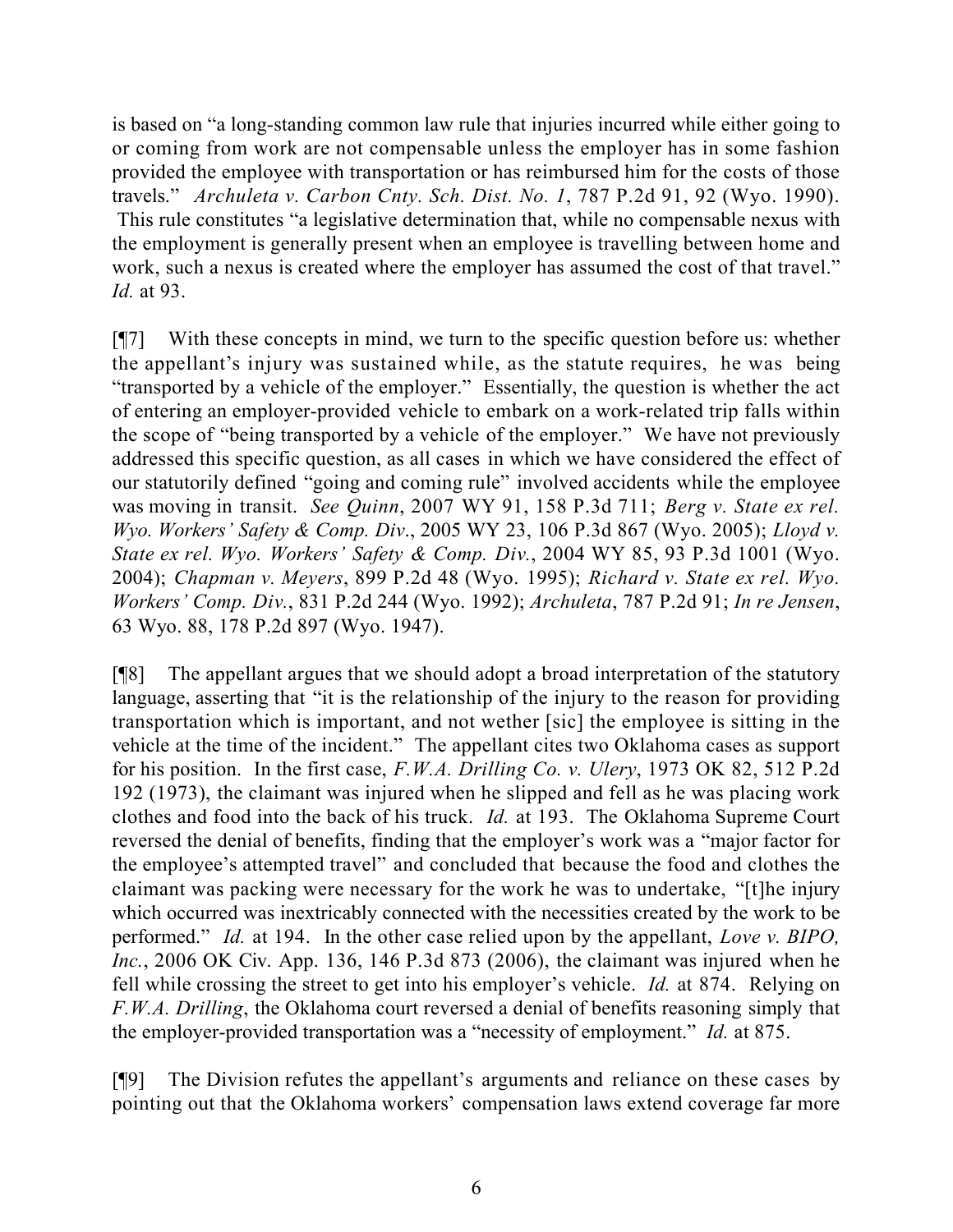broadly than Wyoming's, providing coverage for injuries which occur during a "scheme of employer provided travel" or when employer-provided transportation is a "necessity of employment." The Division then calls our attention to a California case, *State Lottery Commission v. Workers' Compensation Appeals Board*, 57 Cal. Rptr. 2d 745 (Cal. Ct. App. 1996). In *State Lottery,* the claimant was injured when he slipped and fell on the icy sidewalk leading from the front door of his house to his employer-owned vehicle he was about to enter to drive to work. *Id.* at 746. The *State Lottery* court characterized California's exception to the "going and coming rule" as follows: "if the employer provides the employee with a vehicle and requires it to be used as an incident of employment, an injury suffered by the employee during the commute to or from work will be compensable." *Id.* at 747. The California court found that this exception was inapplicable inasmuch as the claimant was not actually driving the employer-provided vehicle when he sustained his injury. *Id*. In support of its conclusion, the court stated:

> Neither the Board nor [the claimant] has cited any authority which extends the reach of the above exception to facts such as those presented here, and we have found none. In every case where this exception has been held to apply, the employee was actually driving the employer-furnished vehicle when he or she sustained injury. (See, e.g., *Smith v. Work*[*ers'*] *Comp. App. Bd.* (1968) 69 Cal. 2d 814, 815[, 73 Cal. Rptr. 253, 447 P.2d 365]; *Kobe v. Industrial Acc. Com*., [35 Cal. 2d 33, 35, 215 P.2d 736, 737 (1950)].) To stretch this exception so far as to include cases where the employee has not yet entered the vehicle, such as the present case, would make it almost infinitely elastic. If an employee has already begun his commute *in an employer-supplied vehicle* when he steps out the door of his house, he might just as well be said to have begun it when he steps out of bed in the morning. Both conclusions are absurd, and the second is not more so than the first.

> We acknowledge that drawing the line at any particular point so as to cut off compensation under any of the exceptions to the "going and coming" rule may appear arbitrary. (See *Santa Rosa Junior College v. Workers' Comp. Appeals Bd*., [40 Cal. 3d 345, 352-353, 220 Cal. Rptr. 94, 97-98 (1985)].) With respect to the "employersupplied vehicle" exception, however, the appearance of arbitrariness is less striking than it might be with some of the other exceptions. The rationale for this exception is that "the employer [has] agree[d], either expressly or impliedly, that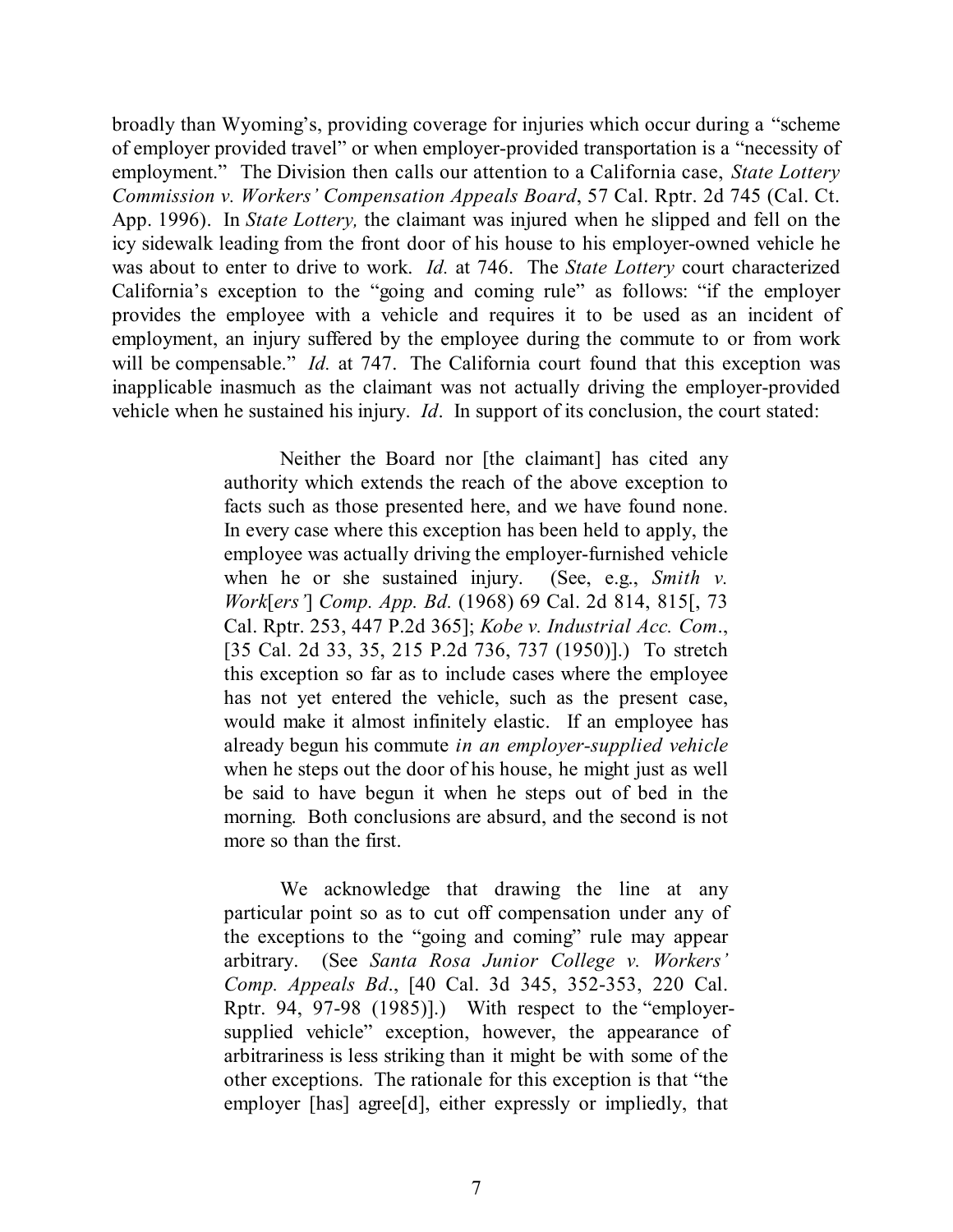the [employment] relationship shall continue during the period of 'going and coming' . . ." (*Kobe v. Industrial Acc. Com*., [35 Cal. 2d at 35, 215 P.2d at 737]), by furnishing the vehicle and requiring its use. This rationale necessarily entails that the employer's agreement to continue the employment relationship during the employee's commute extends only to the period when the employee is actually in the employer-supplied vehicle: it is the employee's use of the vehicle as an incident of employment which extends the employment relationship beyond the workplace, not the mere fact that the employee is at some stage of progress to or from work.

*Id*. at 747-48 (emphasis in original).

[¶10] In considering the above-discussed cases, we note that the present case is both factually and legally distinguishable. While all of the cases considered the "going and coming rule" and the relevant exception, the important difference between our case and the Oklahoma and California cases is that those cases relied on the common law application of the rule, whereas Wyoming has codified the rule and defined its application with specific statutory language. Therefore, to discern the proper application of the rule, as defined in our statute, we must undertake a brief statutory analysis. Our rules of statutory interpretation are well established:

> We decide initially whether the statute is clear or ambiguous. This Court makes that determination as a matter of law. If we determine that a statute is clear and unambiguous, we give effect to the plain language of the statute. In effectuating the plain language of the statute, we begin by making an inquiry respecting the ordinary and obvious meaning of the words employed according to their arrangement and connection. We construe the statute as a whole, giving effect to every word, clause, and sentence, and we construe together all parts of the statute *in pari materia*. If, on the other hand, we determine that the statute is ambiguous, we resort to general principles of statutory construction to determine the legislature's intent.

*In Re Claim of Prasad*, 11 P.3d 344, 347 (Wyo. 2000).

[ $[$ [11] We have already determined that Wyo. Stat. Ann. § 27-14-102(a)(xi)(D) is unambiguous. *Quinn*, 2007 WY 91, ¶ 11, 158 P.3d at 714; *Berg*, 2005 WY 23, ¶ 8, 106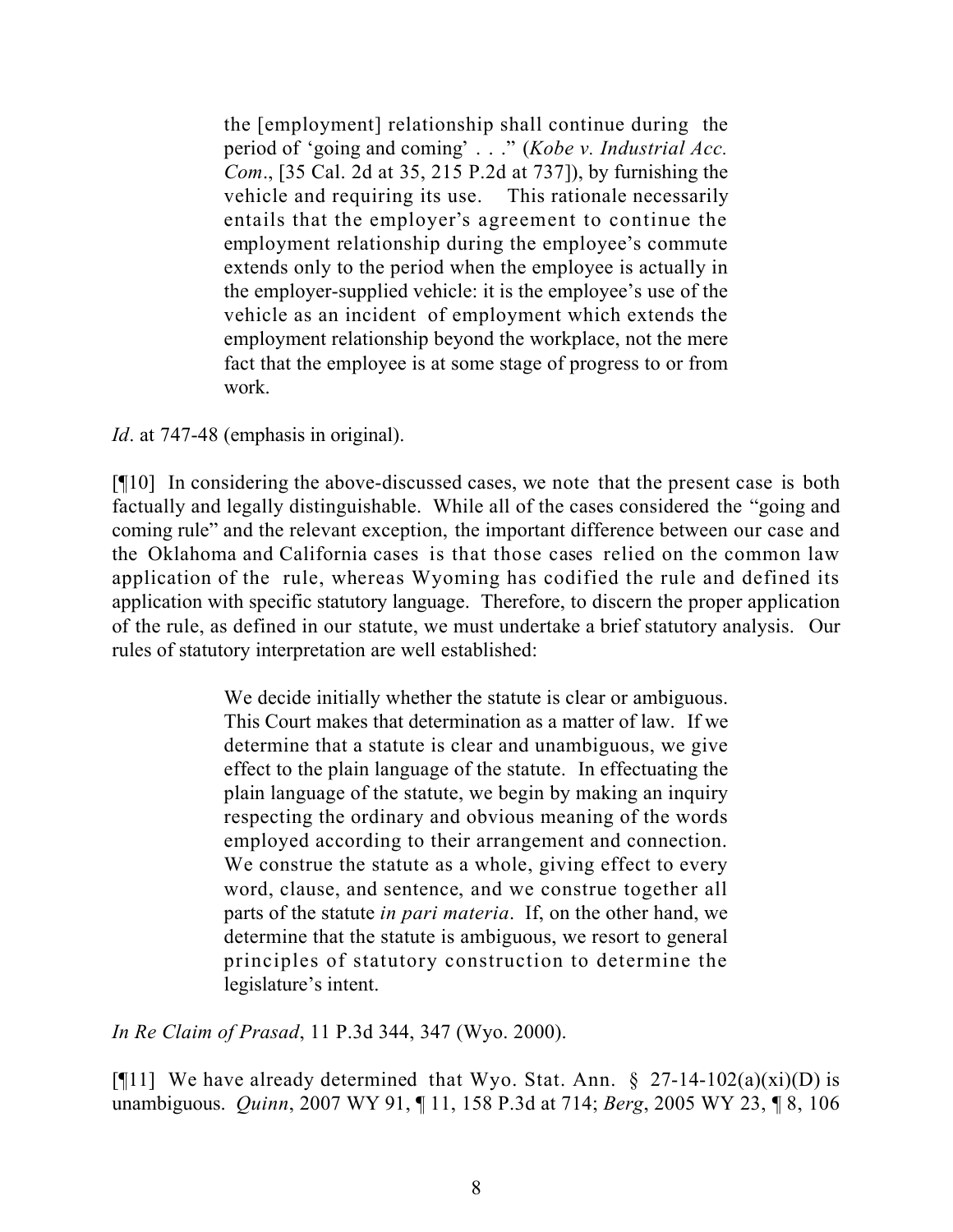P.3d at 871; *Lloyd*, 2004 WY 85, ¶ 13, 93 P.3d at 1004. Therefore, we must give effect to the plain meaning of the words of the statute. As quoted previously, the statute states that the definition of "'[i]njury' does not include: . . . (D) Any injury sustained during travel to or from employment unless the employee is reimbursed for travel expenses or is transported by a vehicle of the employer[.]" The appellant's employer owned the vehicle used by the appellant and provided the vehicle to use for work; therefore, we must examine the plain meaning of the phrase "transported by the vehicle of the employer." The compensability of the appellant's injury hinges on the meaning of the word "transported." If the term "transported" encompasses entering the vehicle, then the appellant would be entitled to benefits for the injury he sustained as he was getting into his truck.

[¶12] The definition of "transport" is: "to carry from one place to another: convey." *Webster's II New College Dictionary* 1200 (3d ed. 2005). The ordinary and obvious meaning of that word, when read and considered in the context of the statute, leaves no doubt that an injury sustained during travel is only compensable if it occurs as the claimant is being carried or conveyed from one place to another (i.e. sitting in the vehicle and moving from one place to another). Entering the vehicle, as the appellant was doing here, simply does not fit within the plain language of the statute. Because of the specific and narrow nature of the language of the statute, there is simply no room for the notion that injuries suffered while "preparing to travel," or that all injuries suffered while doing any activity tangentially related to any travel "necessary to employment," are compensable. Such an interpretation would require us to supply terms or read language into the statute that does not exist.

> When the words used are clear and unambiguous, a court risks an impermissible substitution of its own views, or those of others, for the intent of the legislature if any effort is made to interpret or construe statutes on any basis other than the language invoked by the legislature.... If the language selected by the legislature is sufficiently definitive, that language establishes the rule of law. . . . This inhibition upon statutory construction offers assurance that the legislative efforts and determinations of elected representatives will be made effective without judicial adjustment or gloss.

*Krenning v. Heart Mountain Irrigation Dist.*, 2009 WY 11, ¶ 20, 200 P.3d 774, 781 (Wyo. 2009) (citations omitted).

[¶13] We conclude the language of Wyo. Stat. Ann.  $\S 27$ -14-102(a)(xi)(D) plainly and unambiguously requires that for an "injury sustained during travel" to be compensable, it must occur as the employee is being "transported by the vehicle of their employer." That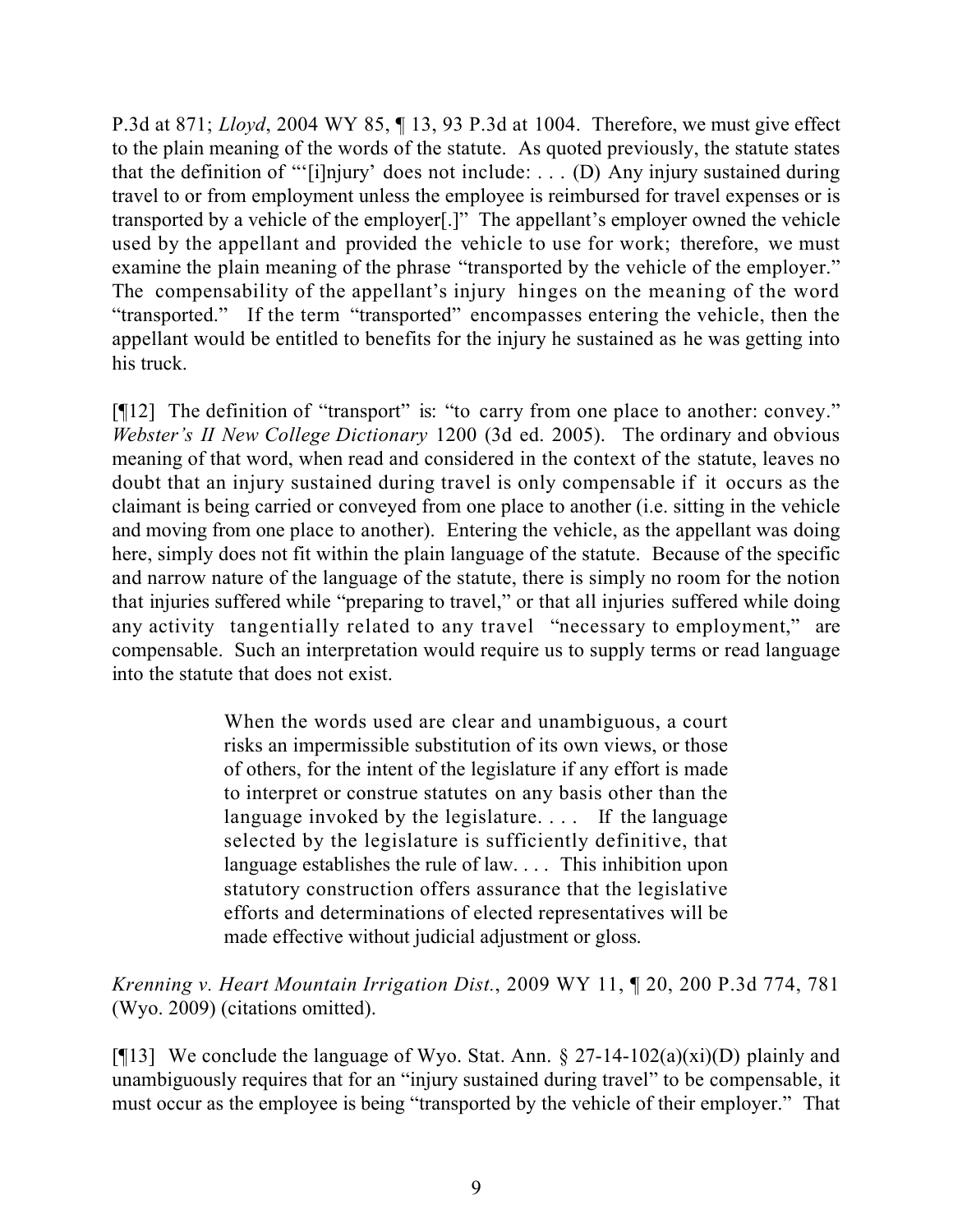is, the vehicle must be carrying the employee from one place to another. Because the appellant here was entering the vehicle in preparation for that transportation, the injury he sustained while entering the vehicle is not compensable.

[¶14] We affirm the OAH's decision.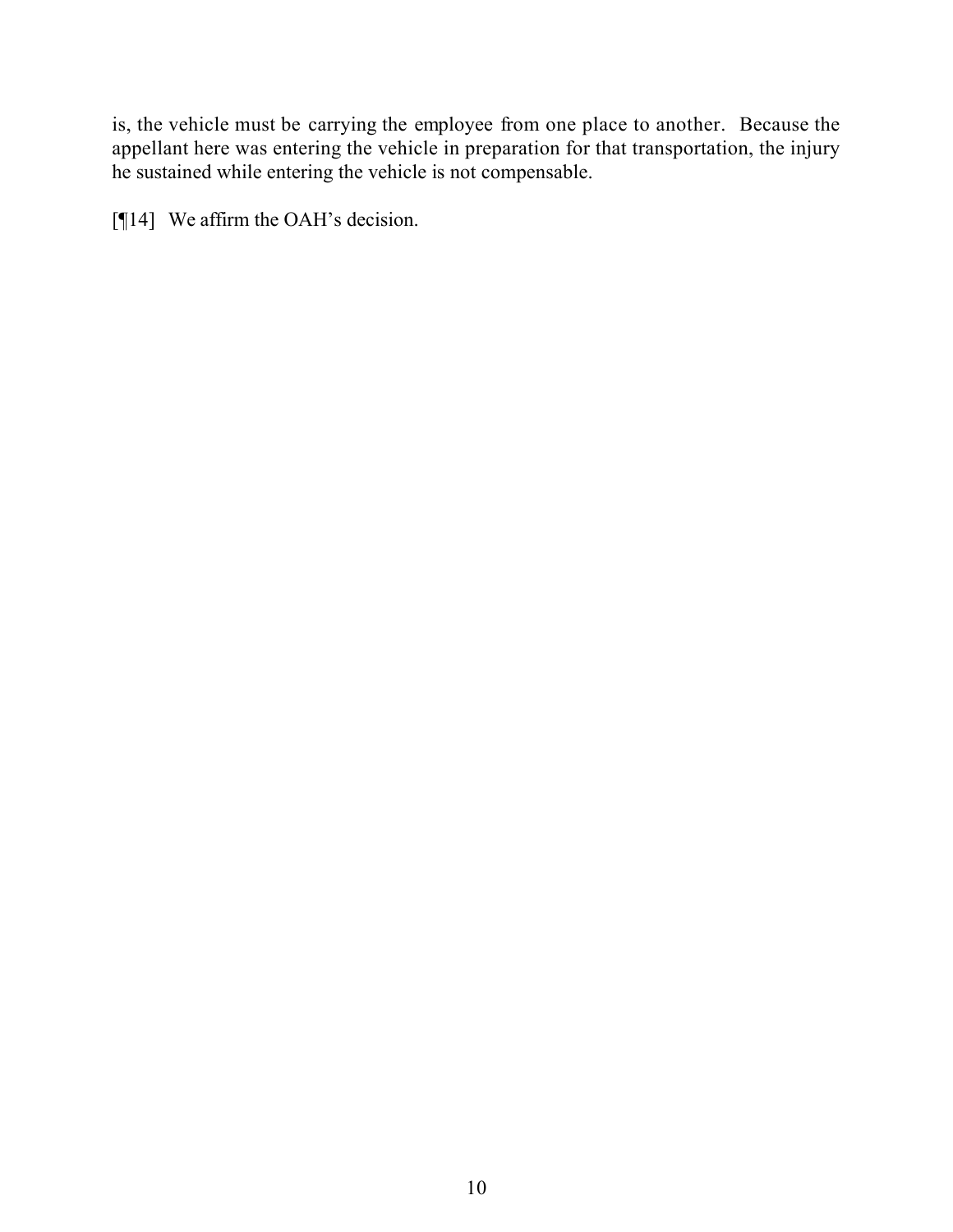**BURKE**, Justice, dissenting, with whom **KITE**, Chief Justice, joins.

[¶15] I respectfully dissent because I disagree with the majority's conclusion that compensability of the claimant's injury hinges on the meaning of the word "transported," as that term is used in Wyo. Stat. Ann.  $\S 27-14-102(a)(xi)(D)$ . Instead, when an employee is reimbursed for travel expenses or is transported by an employer's vehicle, as in this case, we must determine whether the claimant's injury was sustained "during travel." I conclude that the claimant's injury did arise "during travel," and that the claimant has satisfied the general test for compensability by establishing a "causal nexus" between the injury and his employment. Accordingly, I would reverse the OAH's grant of summary judgment, and remand for further proceedings.

[¶16] The majority posits that the specific question before us is "whether the appellant's injury was sustained while, as the statute requires, he was being 'transported by a vehicle of the employer.'" By phrasing the issue in this manner, however, the majority unnecessarily restricts its interpretation of the statute to include only the situation in which an injury occurs simultaneously with the act of "being transported." But this is not what the statute demands. Rather, the statute provides that the term "injury" does not include "[a]ny injury sustained *during travel* to or from employment unless the employee *is reimbursed for travel expenses* or *is transported by* a vehicle of the employer." Wyo. Stat. Ann.  $\S 27-14-102(a)(xi)(D)$  (emphasis added). The statute does not require that the injury occur simultaneously with "being transported," just as it does not require that the injury occur while the employee is "being reimbursed" for travel expenses. In this case, the claimant's employer provided him with a truck to use for his work and as needed when he was not working. The claimant was subject to being called in to work at any time. In light of these facts, the claimant has established that he was "transported by a vehicle of the employer."

 $[\n{\text{m}}\,17]$  The question we must answer, then, is whether the claimant's injury was sustained "during travel." The hearing examiner, correctly determining that "the dispositive legal issue is whether or not any injury [the claimant] sustained was, as a matter of law, sustained 'during travel,'" referred to the definition of travel contained in Black's Law Dictionary. According to the hearing examiner, "[t]ravel is defined as going from one place to another at a distance." Using that definition, the hearing examiner concluded that "in order for there to be vehicle travel or transportation there must be at least some initial movement by the vehicle in which the employee is traveling as this is the most reasonable demarcation point between preparing for travel and actually traveling." Although the majority focuses upon the statutory phrase "is transported by," it appears that the majority would also interpret "during travel" to require initial movement of the vehicle in order for the injury to be compensable. However, there is no indication in the statute that the legislature intended to impose that limitation on compensability. From a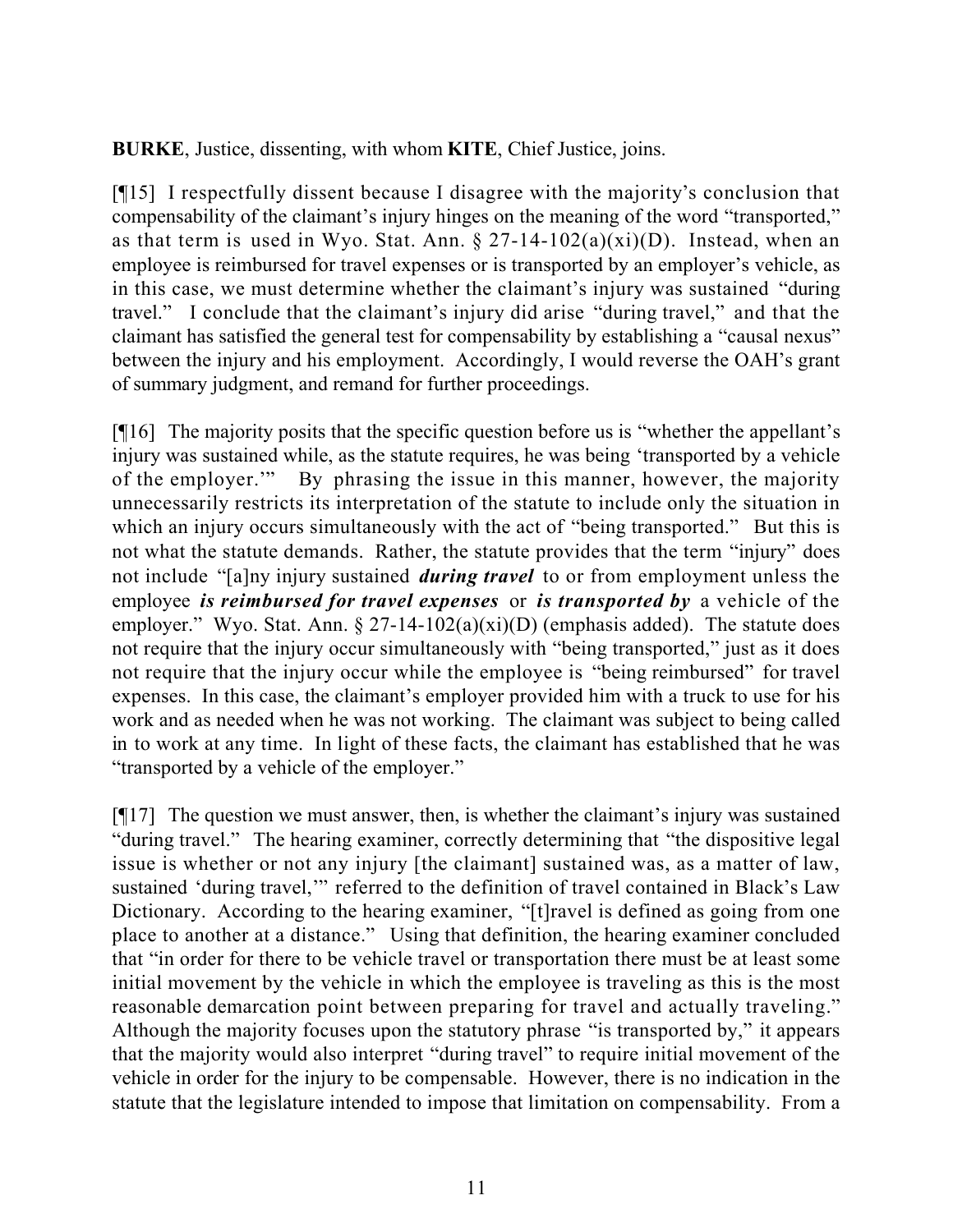common sense perspective, it is obvious that an individual must enter the vehicle to travel in it. So long as the employee was entering the vehicle in furtherance of the employment, there is no reason to deny recovery. In this case, the claimant, who was subject to being called in to work at any time, was called by his superior to a meeting in Casper, Wyoming, which is approximately 235 miles from his home in Powell, Wyoming. The claimant was injured on the stirrup of his employer's truck as he was climbing into the vehicle to make the trip to Casper. The claimant was injured "during travel."

[¶18] The majority attempts to create a bright-line rule for determining whether an injury is sustained during travel, and states that travel includes only the situation in which "the vehicle [is] carrying the employee from one place to another." As noted in 1 Larson's Workers' Compensation Law, § 13.01[1], "[w]hen a line of this kind is drawn, there are always cases very close to each side of the line." The determination of whether an injury is sustained during travel, however, can be made without attempting to divine a bright-line rule from the statute. Indeed, we need not go beyond the existing standard, discussed below, which requires a "causal nexus" between the injury and the circumstances of employment in order for an injury to be compensable. It is simply impossible to anticipate all of the potential ways in which an employee could be injured "during travel." Certainly, the employee could be injured while the vehicle is moving, but an employee could also be injured while the vehicle is not in motion.

[¶19] Rather than deciding these cases based on a finely drawn rule, it is better to approach each individual set of facts in light of the "causal nexus" standard that we have previously articulated. In interpreting the definition of injury under Wyo. Stat. Ann. § 27-  $14-102(a)(xi)$ , we have repeatedly stated that, for an injury to be compensable, "there must be 'a causal nexus between the injury and some condition, activity, environment or requirement of the employment.'" *Shelest v. State ex rel. Wyo. Workers' Safety & Comp. Div.*, 2010 WY 3, ¶ 8, 222 P.3d 167, 170 (Wyo. 2010), quoting *Quinn v. Securitas Sec. Servs*., 2007 WY 91, ¶ 11, 158 P.3d 711, 714 (Wyo. 2007). Further, we have held that

> Subsection (D) is the codification of "a long-standing common law rule that injuries incurred while either going to or coming from work are not compensable unless the employer has in some fashion provided the employee with transportation or has reimbursed him for the costs of those travels." *Archuleta* [*v. Carbon County School District No. 1*], 787 P.2d [91,] 92 [(Wyo. 1990)]; *Claims of Naylor*, 723 P.2d 1237, 1241 (Wyo. 1986). As we stated in *Archuleta*, in terms of our "nexus test," subsection (D) of § 27-14-  $102(a)(xi)$  "constitutes a legislative determination that, while no compensable nexus with the employment is generally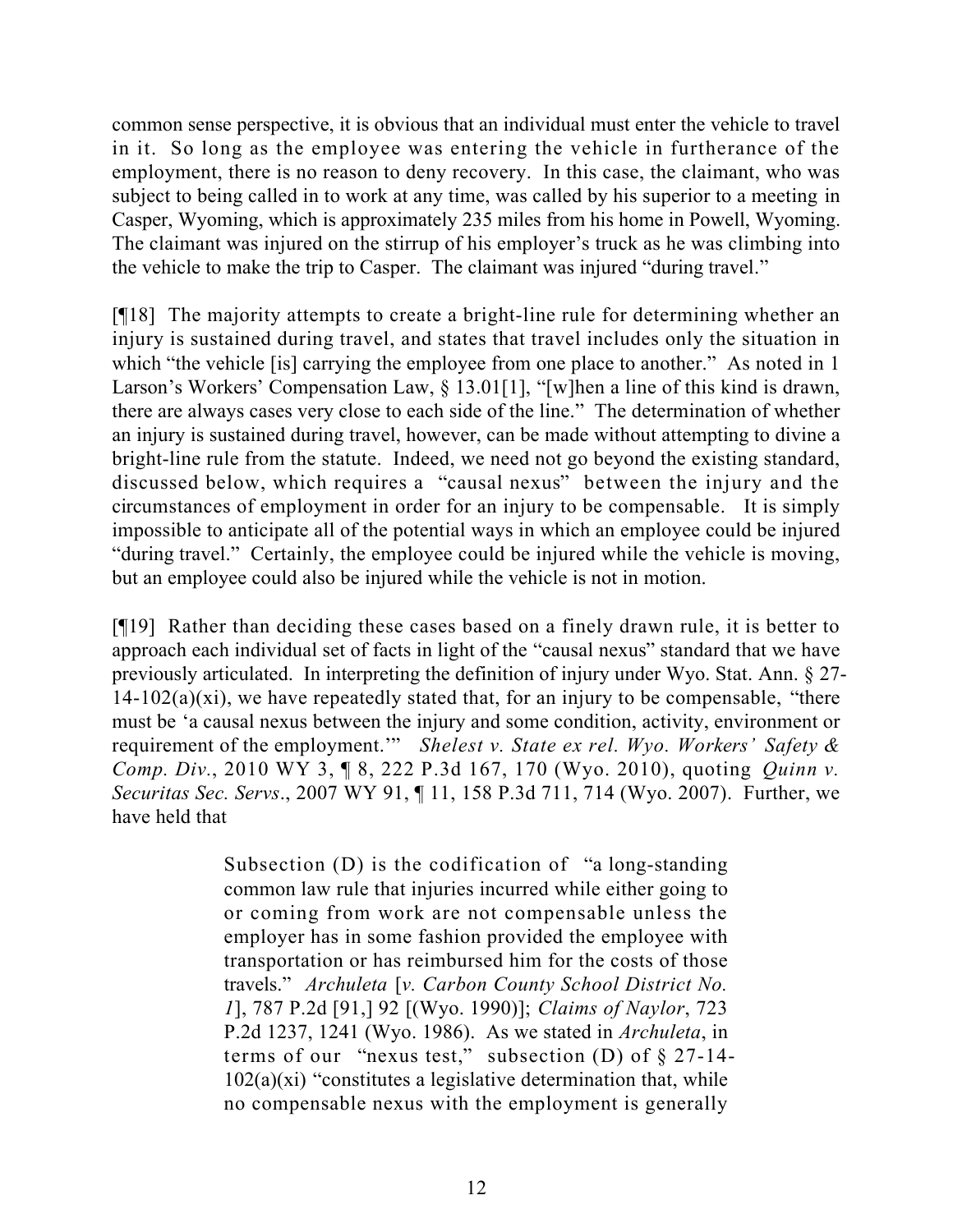present when an employee is traveling between home and work, such a nexus is created where the employer has assumed the cost of that travel." *Id.* [at 93].

*Berg v. State ex rel. Wyo. Workers' Safety & Comp. Div.*, 2005 WY 23, ¶ 8, 106 P.3d 867, 871 (Wyo. 2005). The injury sustained by the claimant in this case satisfies the general "nexus test." As indicated above, the claimant was injured climbing into his employer's truck while on his way to a work-related meeting. The claimant had no choice but to enter his employer's vehicle by opening the door and stepping up to the driver's seat. The claimant's injury was directly related to a requirement of his employment, namely, that he would use his employer's truck to travel to the meeting. Consequently, the claimant's injury is compensable under our "nexus test."

[¶20] Among the jurisdictions that rely on common law application of the "going and coming rule" to determine whether an employee's injury is compensable, the decision in *State Lottery Commission v. Workers' Compensation Appeals Board*, 57 Cal. Rptr. 2d 745 (Cal. Ct. App. 1996) appears to distinguish California as the only jurisdiction requiring that an employee's injury be sustained while the employee is actually in the employer's vehicle. The decisions reached in *F.W.A. Drilling Co. v. Ulery*, 1973 OK 82, 512 P.2d 192 (1973) and *Love v. BIPO, Inc.*, 2006 OK Civ. App. 136, 146 P.3d 873 (2006), appear to represent the most common approach in these cases, which is to rest judgment on whether the employee's injury is sustained during an activity that is reasonably necessary or incidental to the employment. This principle, which is analogous to our nexus test, is expressed in *F.W.A. Drilling v. Ulery* as follows:

> We are of the opinion that the argument of the employer attempts, by a too finely drawn analysis, to differentiate between necessities of employment, and conditions under which work was required to be performed. Without question, the major factor for the employee's attempted travel was the employer's work. The employer saw fit to furnish transportation for the sixty-mile trip to the site. The employee had to bring his lunch because food was not available on the site, and the practice was for the employees to bring clothing to be worn during actual work. The conditions under which claimant's work was to be performed required these things be taken to the job site. *The injury which occurred was inextricably connected with the necessities created by the work to be performed.*

> *Claimant's injury occurred under conditions as incidental to his employment as an injury which might*